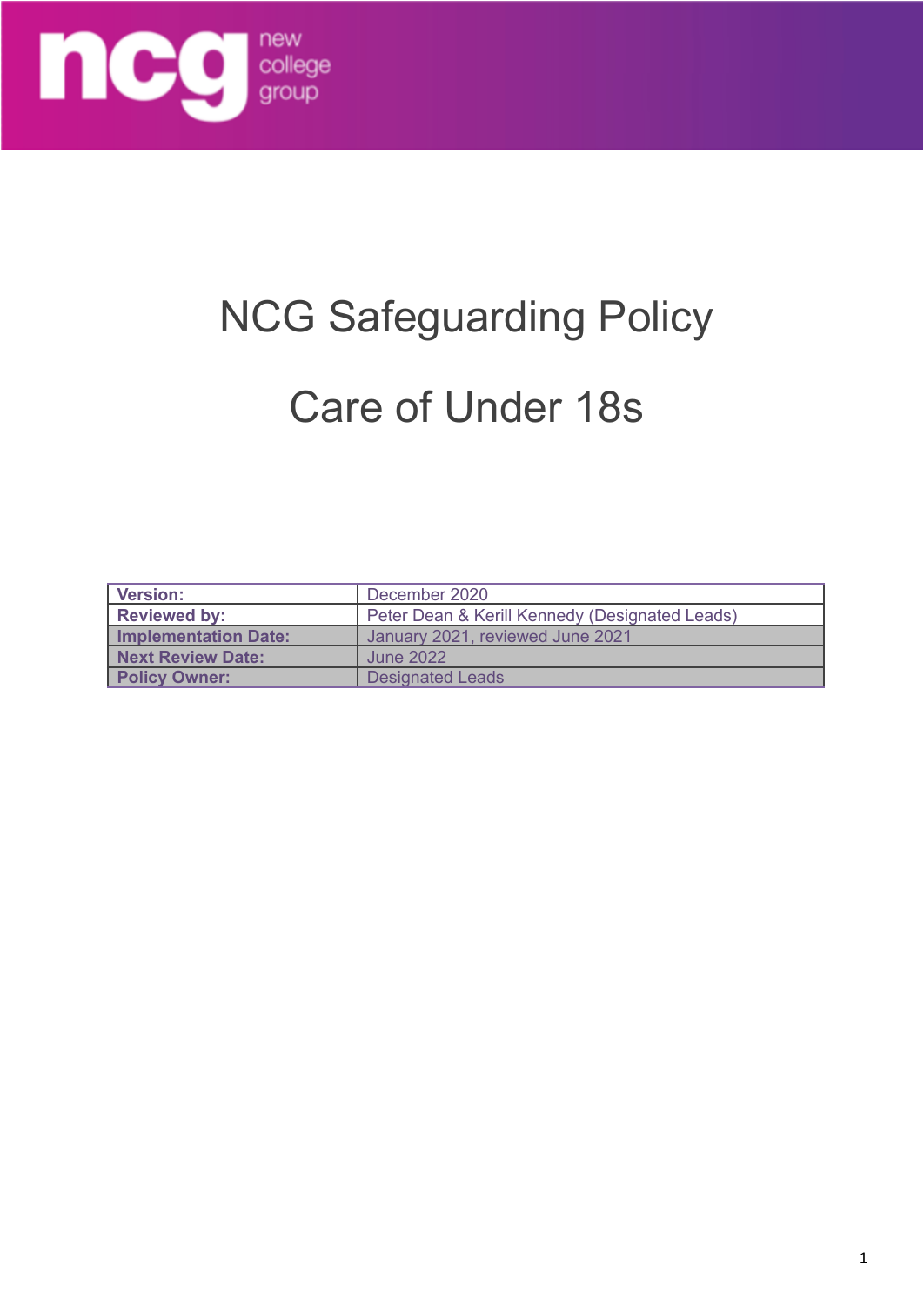

# **1) Policy Statement**

NCG has a duty and responsibility to ensure that everyone that comes into the organisation is safe and that all staff are aware of methods to ensure a safe environment for colleagues and students alike; in particular children (referred to as *Under 18s*). All adults associated with under 18s have a responsibility to safeguard them. This policy outlines safeguarding responsibilities and actions to be taken in the event of a concern.

NCG will ensure that the service they provide:

- is accessible, well publicised, ensures confidentiality and is available in an environment that is sensitive to the needs of under 18s.
- takes account of the views of children, young people, and adult service users, in the decisions about and delivery of services.
- ensures that racial heritage, language, religious beliefs, sexuality, gender and disability is taken into account - for example by the use of interpreters or by making adjustments to enable access for disabled people.
- takes into account the service user's wishes and feelings and balances this against their rights and need to be safeguarded.
- considers if there are risks from any form of abuse, mental health problems or misusing drugs or alcohol.

To ensure the policy is up to date with current legislation, it will be reviewed annually by the Designated Leads. The Designated Leads will also make any necessary amendments in between official reviews. To ensure accurate and up to date records are maintained, all are monitored on a regular basis by the Designated Leads.

*For the purpose of this document and for rules and procedures in the school, there are two main classifications of non-adult students; under 18s (16-17) who are treated in some respects as adults and* allowed to attend adult classes, and under 16s who cannot join adult classes and for whom restrictions are *more stringent. Within the under 16s group they are further sub-classified into 14-15 year olds and 12-13 year olds.*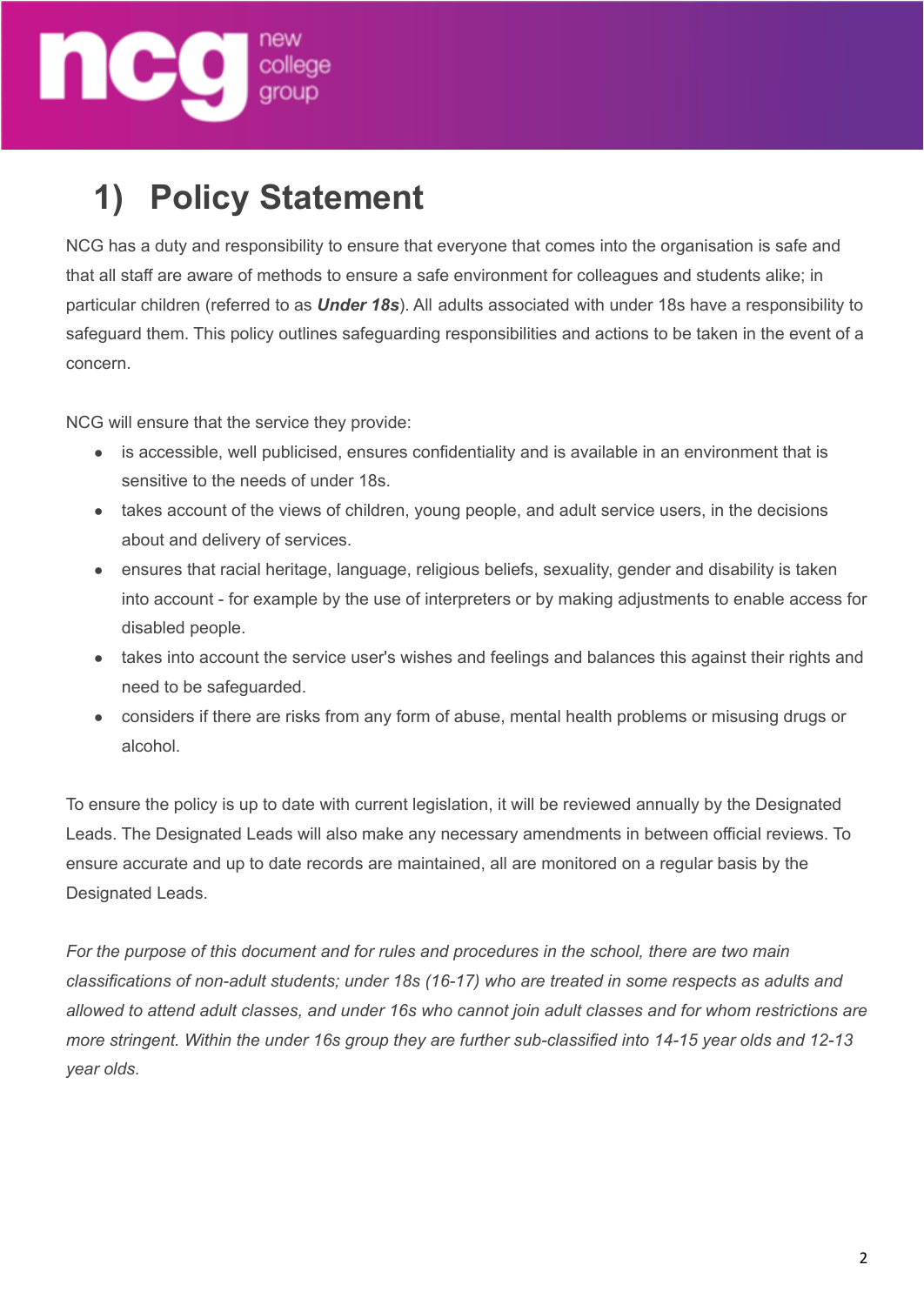

# **Versions of this policy**

This is the full safeguarding policy. There are also summary safeguarding information pages or presentations for the following groups:

- Homestay hosts
- Under 18 students
- Site visitors

# **NCG Welfare & Safeguarding Teams**

NCG has two UK colleges, one in Manchester and one in Liverpool. The following structure is applicable across the group and contact details of the key people can be found on the following page.

# **NCG Welfare & Safeguarding Team Roles**

**Designated Safeguarding Lead (DSL)** - The DSL has overall responsibility for safeguarding at the college. They are the lead person in making decisions, writing policies and enforcing procedures. They provide advice and support to students and colleagues.

**Deputy Safeguarding Lead** - The deputy lead stands in for the DSL when they are unavailable or if a concern relates to the DSL.

**Designated Safeguarding Officer (DSO)** - The DSO works with the Designated Lead in dealing with concerns and ensuring procedures are adhered to. They provide advice and support to students and colleagues.

**Welfare Officer** - The Welfare Officer provides front line support to students with welfare issues. Welfare issues can affect adults or students under the age of 18. The Welfare Officer also provides advice and support to colleagues.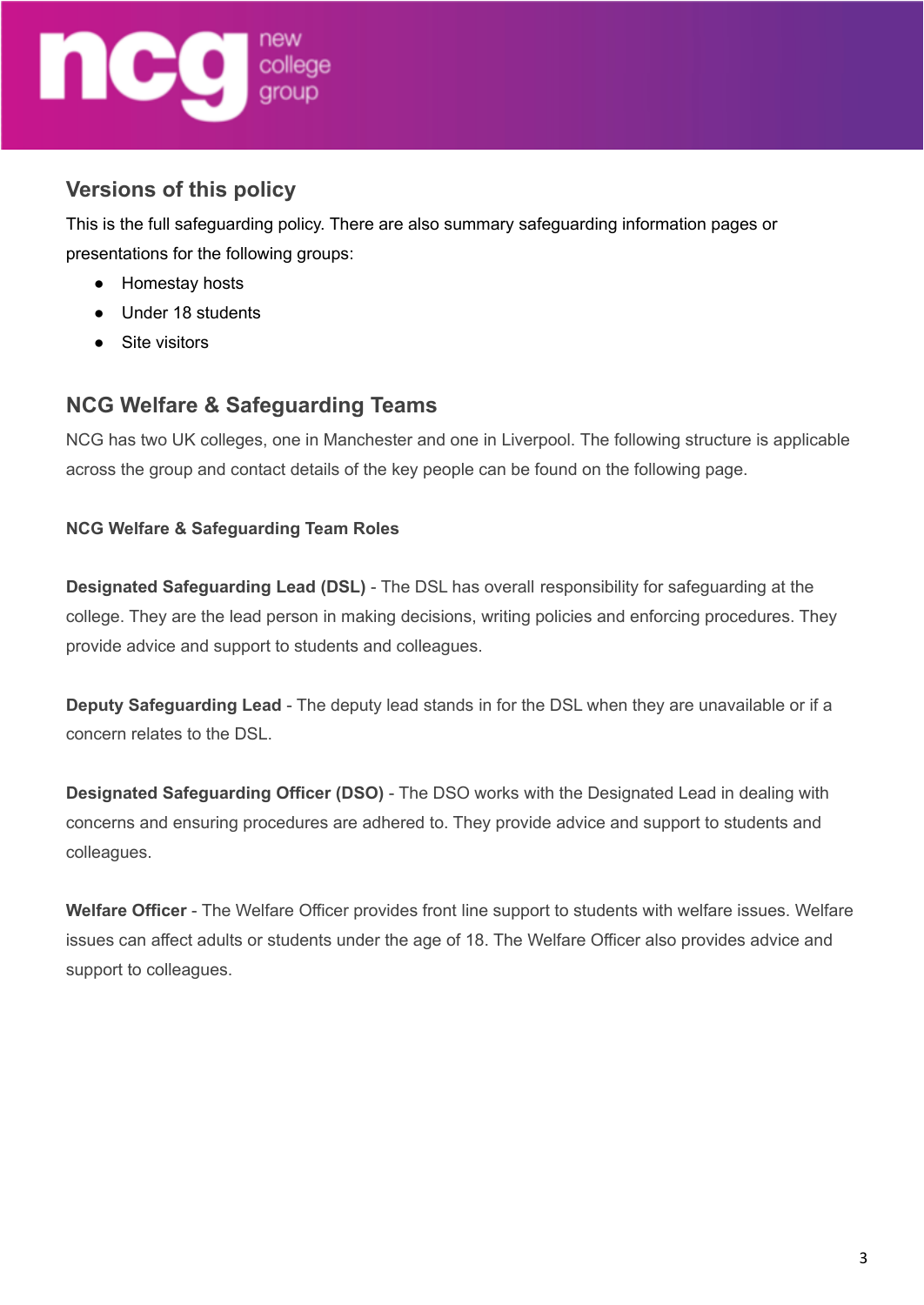

# **Key People:**

| <b>NCG Manchester</b>                                            |                                                                                              |  |
|------------------------------------------------------------------|----------------------------------------------------------------------------------------------|--|
| <b>Contact</b><br><b>Details</b>                                 | 9 Portland St<br>Manchester<br><b>M1 3BE</b><br>Tel: +44 (0)161 233 4290                     |  |
| <b>Designated</b><br><b>Safeguarding</b><br>Lead                 | Peter Dean<br><b>Extension 214</b><br>pdean@newcollegegroup.com                              |  |
| <b>Deputy</b><br><b>Safeguarding</b><br>Lead                     | Riccardo Lanza<br><b>Extension 252</b><br>rlanza@newcollegegroup.com                         |  |
| <b>Safeguarding</b><br><b>Officer</b>                            | <b>Helen Reed</b><br>hreed@newcollegegroup.com                                               |  |
| <b>Safeguarding</b><br>& Welfare<br><b>Officer</b>               | Alba Perez<br>aperez@newcollegegroup.com                                                     |  |
| <b>NCG Liverpool</b>                                             |                                                                                              |  |
| <b>Contact</b><br><b>Details</b>                                 | Graeme House<br><b>Derby Square</b><br>Liverpool<br><b>L27ZH</b><br>Tel: +44 (0)151 236 2749 |  |
| <b>Designated</b><br><b>Safeguarding</b><br>Lead                 | Kerill Kennedy<br>Extension 3005<br>kkennedv@newcollegegroup.com                             |  |
| <b>Deputy Lead</b><br>&<br><b>Safeguarding</b><br><b>Officer</b> | <b>Christine Flanagan</b><br>Extension 3004<br>cflanagan@newcollegegroup.com                 |  |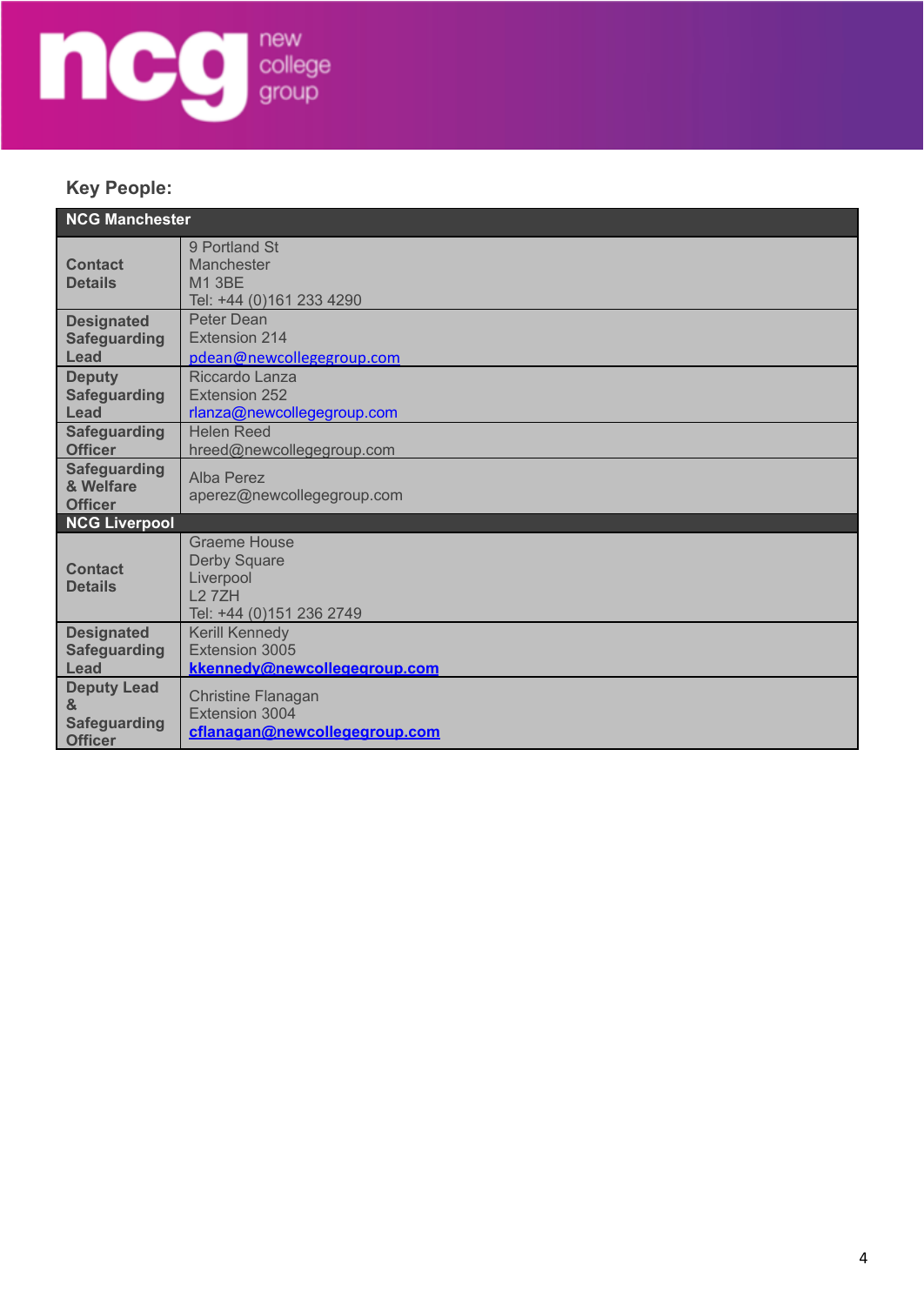

# **Terminology**

# *The Difference between Safeguarding, Child Protection & Welfare*

The term Safeguarding refers to the policies and procedures put in place by the college to keep children safe and promote their wellbeing. Child Protection is a related term, but it refers to activity that is undertaken to protect specific children who are suffering or are likely to suffer significant harm. Welfare is a broader term which can involve supporting students with any social, financial or emotional problems and can be applied to adults and students under 18.

For the purpose of this document the following definitions apply:

*Safeguarding* means the active prevention and protection against the abuse of any person or persons under 18, who work or study at New College Group.

**Abuse** means a violation of an individual's human and civil rights by another person or persons. Abuse may consist of single or repeated acts. It may be physical, verbal or psychological, it may be an act of neglect or omission to act, or it may occur when a child is persuaded to enter into a financial or sexual transaction to which he or she has not consented, or cannot consent. Abuse can occur in any relationship and may result in significant harm to, or exploitation of, the person subjected to it. Within this context abuse can take the form of:

- **Physical abuse**: including hitting, pushing, kicking, and misuse of restraint or inappropriate sanctions.
- **Sexual abuse**: including sexual assault, rape, inappropriate touching, the taking of sexual images/videos, or any other acts to which a child did not, or could not consent to.
- **Psychological abuse**: including emotional abuse, bullying, threats, deprivation of contact, humiliation, intimidation, coercion, verbal abuse.
- **Financial or material abuse**: including theft, blackmail, fraud or damage to property.
- **Neglect or acts of omission**: including ignoring medical or physical care needs, inadequate nutrition and failure to provide appropriate health, social or educational services.
- **Discriminatory abuse**: including racism, sexism and other forms of harassment.
- **E-abuse:** any abuse conducted via the internet, or other e-technologies. (See E-Safety Policy)
- **Being radicalised:** being vulnerable to or at risk from indoctrination by radical or extremist groups. (See the Prevent Policy)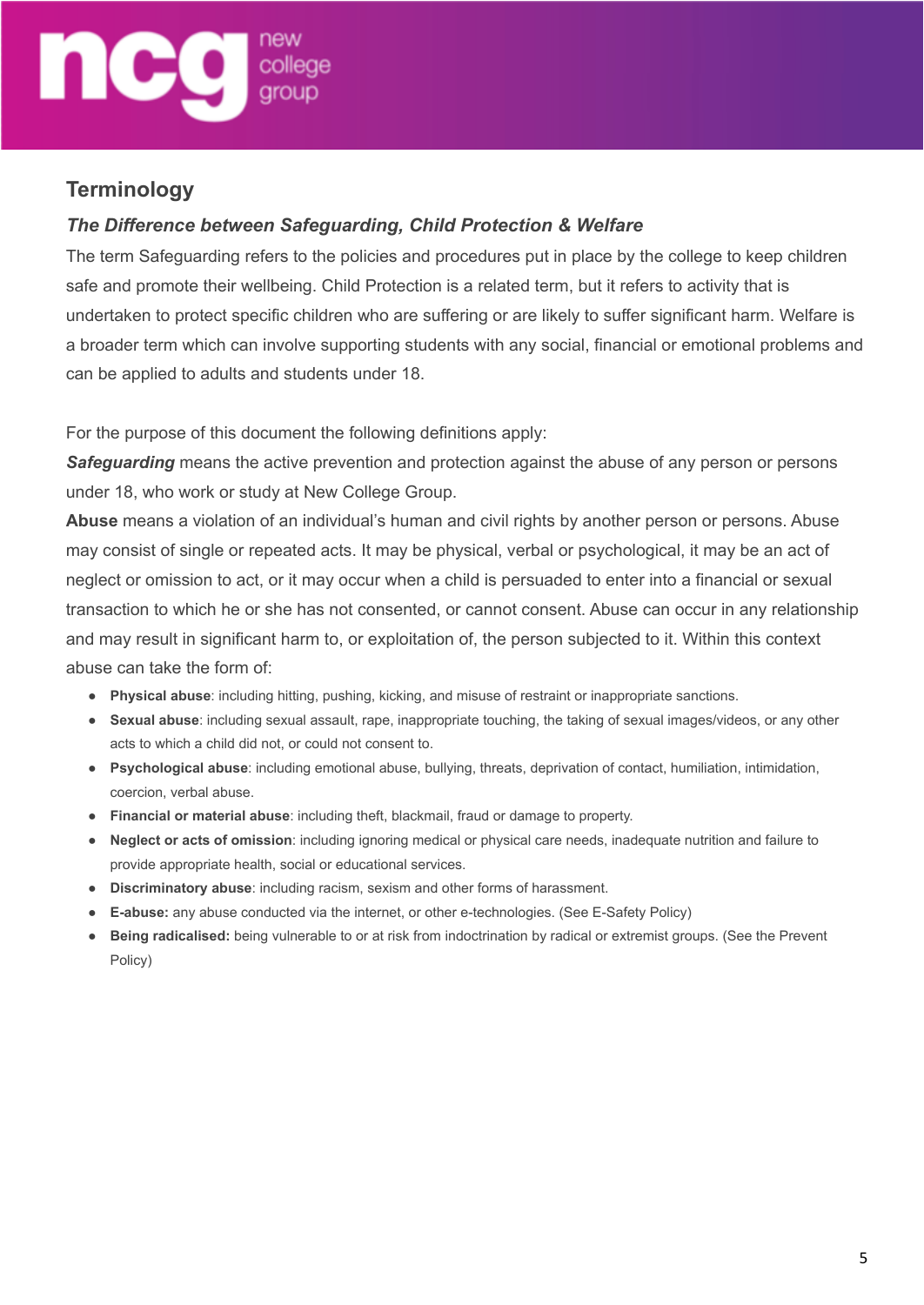

# **2) Code of Conduct**

All staff are responsible for safeguarding students under the age of 18 whilst they are on NCG premises or off-premises with students on an organised trip or conducting an NCG activity. NCG has a duty of care to safeguard under 18 students at all times whilst they are studying with NCG and it is the safeguarding team's responsibility to oversee out of care. This code of conduct aims to build trust between under 18s and adults to promote a safe culture in the college. Adults are expected to be excellent role models for under 18s by dressing and behaving appropriately, using appropriate language and challenging inappropriate behaviour. Adults in the college are in a position of trust, so under the Sexual Offences Act of 2003 any sexual activity with a student under the age of 18 is against the law.

# **Appropriate Staff & Student Relationships**

Staff should bear in mind that many students may form personal attachments to them, due to various reasons; for example, feeling lonely or homesick. These attachments are understandable, however, students may misinterpret attention outside of working hours or sharing personal contact details as being more than just a professional relationship so it should be avoided. Staff must adhere to the following in terms of their interaction with students.

- Staff should not socialise with students outside of working hours, unless they are leading a social activity organised by the college.
- Physical contact between adults and under 18s is not acceptable and should be avoided.
- No personal emails or telephone numbers of staff should be shared with students; if a student requests this, then work contact details should be given. During Social Activities/Trips the college's emergency telephone number is given to all students in case of an emergency.
- Requests from students for a member of staff to befriend them on Facebook, or any other social media site, should be politely refused and the student directed to the college's Facebook page. As we are a predominantly adult college, if an adult student requests this, then it should be discussed with the member of staff's Line Manager to deem if it is appropriate or not.

It may be difficult at times to refuse a student, but it should be clearly explained that this is college policy.

## **Safety on the Premises**

For staff to be aware and keep track of students who are under 18, the following measures are in place.

● **ID Badges:** All staff and students must wear their ID badge at all times. There are different coloured lanyards for staff (yellow), students over 18 (purple) and students under 18 (pink); so minors may be easily identified.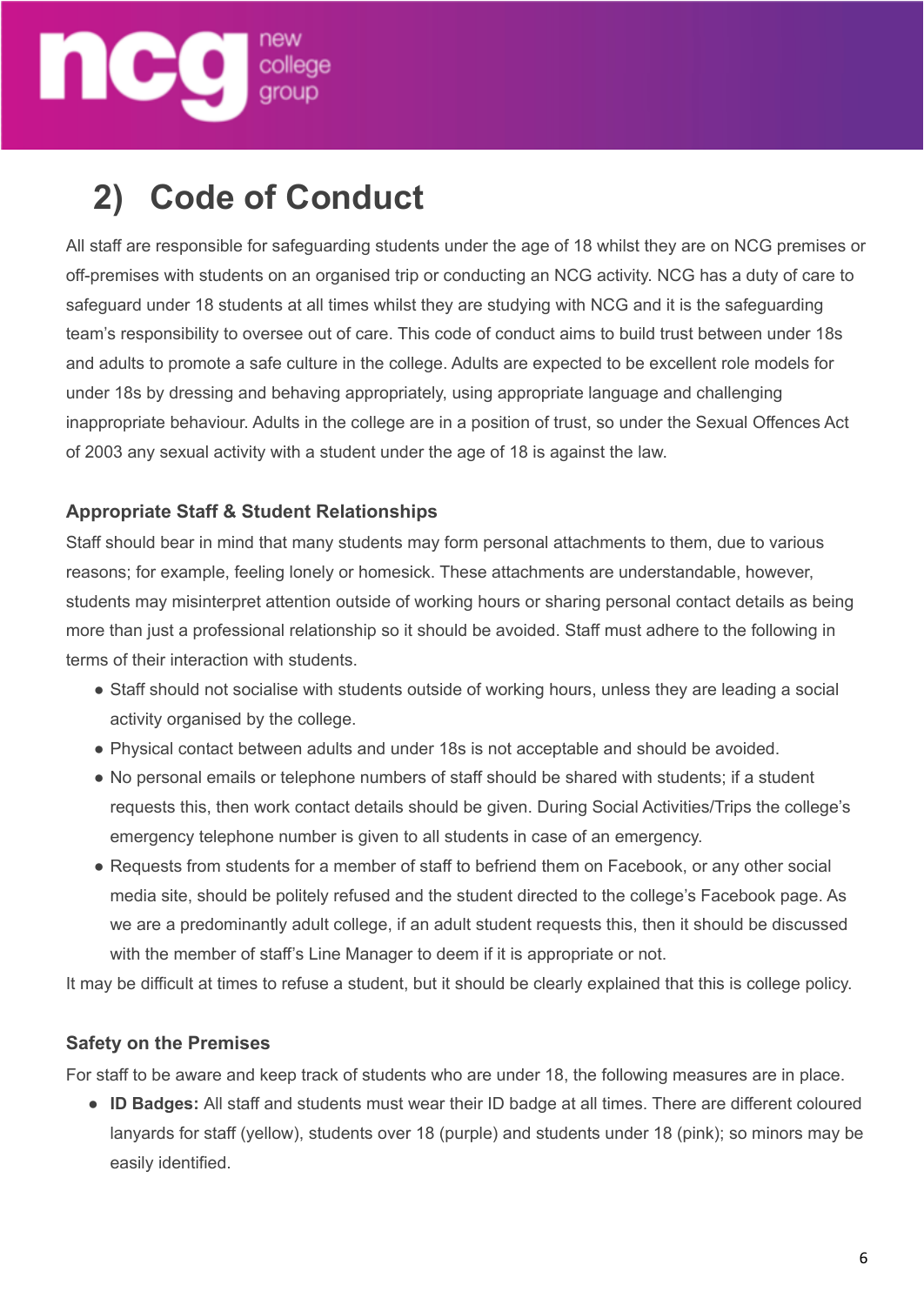

- **A Minors' List:** This is updated weekly following the intake of new students and is kept at reception. It includes; name, age, address in the UK, contact details, classes & teachers & next of kin details.
- **Registers:** the age of each student is available for teachers to see in our online attendance system; if a teacher notes that a student who is under 18 is absent, they must leave the class and report it to reception as soon as is practically possible. A member of the operations team will call the student to ensure they are safe and well.
- **Sign In Sheet:** Students under the age of 18 are required to sign in at reception each day. If an U18 student has not signed in and is not in class, the student will be contacted to ensure they are safe.
- **Visitors:** all visitors must sign in and out of the college, be accompanied by a member of staff and wear a red visitor's pass.
- **External Speakers or Trainers:** The content of the speech or training is subject to a risk assessment. They are also given a copy of the staff code of conduct which they must sign prior to the event.

## **Presenting an Appropriate Image**

Adults must present themselves appropriately as they are role models for our under 18 students.

- Staff should wear business casual clothing in the college to maintain a professional appearance. More casual clothes are acceptable on trips but clothes should not have holes or stains, clothing should be modest and not revealing and any tattoos should be covered.
- Staff should be on time to classes, activities and other school events.
- Staff should use appropriate language and challenge inappropriate behaviour.

## **Alcohol, Drugs and Smoking**

Adults must be positive role models and their behaviour is likely to be closely observed regarding these areas by students under 18.

- Alcohol is strictly prohibited on all NCG premises. Adults should always ensure that under 18s know that they need to be 18 years old to drink alcohol in the UK.
- Drugs are strictly prohibited. Adults should educate under 18s on the dangers of drugs and not make light of them.
- Staff should avoid smoking where under 18s are present.

## **Internet Safety**

NCG has a duty and responsibility to ensure that everyone that comes into the organisation is safe and that staff are all aware of methods to ensure a safe environment for colleagues and students alike, in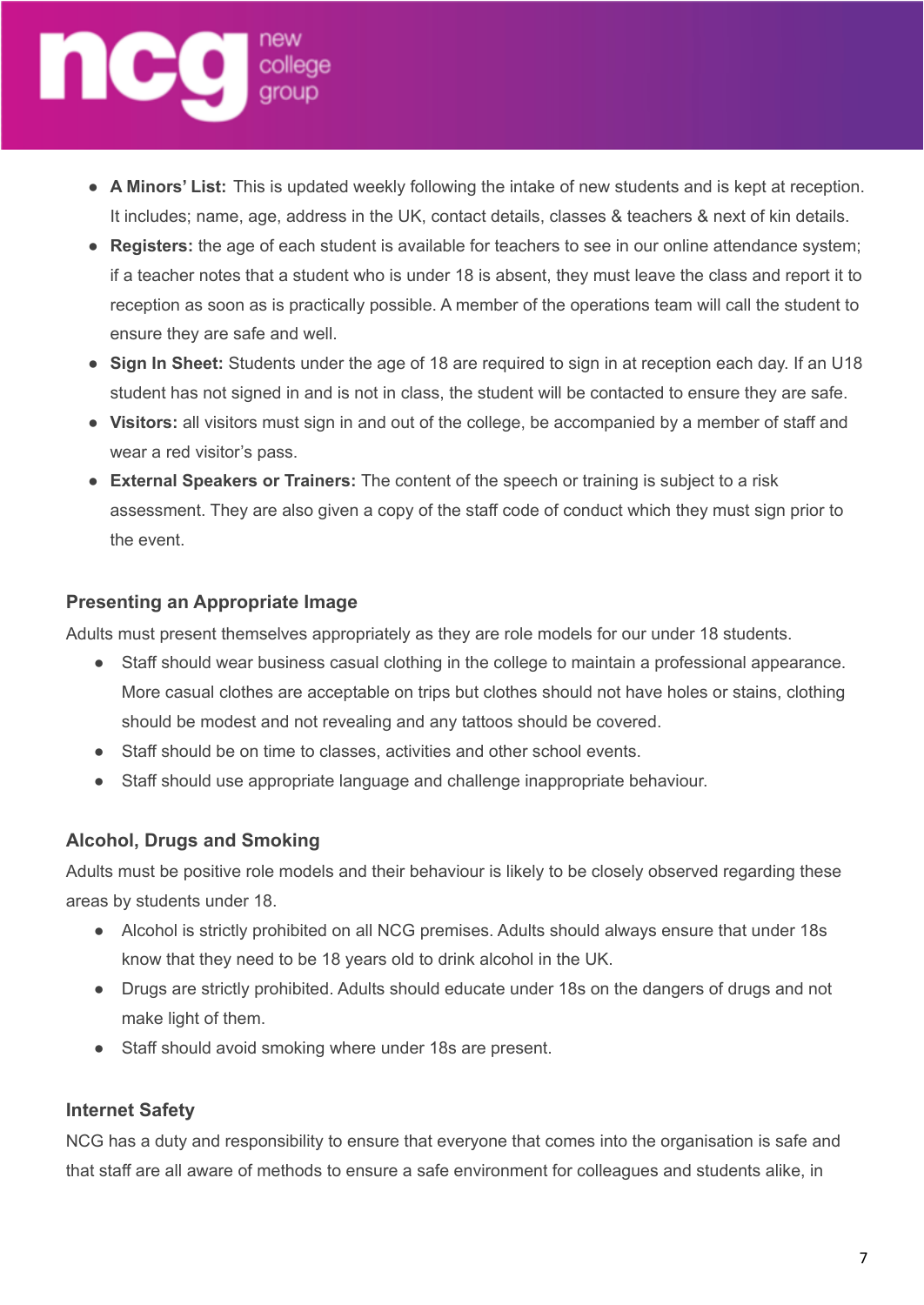# new<br>college<br>group

particular children and vulnerable adults. As the use of technology is part of daily life, it is important that both staff and students have an awareness of using this safely, both inside and outside the college environment. If a student is concerned about bullying or other online behaviour, they should speak to a member of the safeguarding and welfare team.

# **Accommodation**

A simplified version of this policy is available for host families. The following guidance should be observed in both homestay and residential accommodation.

- Bathrooms are a private space and only one person should be in the room at one time. There should be a bolt on the inside of the door for privacy. Curtains or blinds should be fitted on windows.
- Bedrooms are also a private space. It is acceptable for adults to knock and if no response enter if they are concerned about the student's welfare. Students should feel that the bedroom is their own space where they can relax.
- Curfew for 16-17 years is 10pm. Curfew for under 16s in homestay is 8pm. If a student is out past curfew, the responsible adult (usually a homestay host) must try and contact the student immediately to check on their wellbeing. The adult should contact a member of the safeguarding team on the emergency phone if they cannot contact the student within 15 minutes or they are concerned about their welfare.
- Any student who wishes to travel overnight must complete an U18's Overnight Travel Authorisation Form which they can pick up from college reception. They can only travel if approved by NCG.

# **Transportation**

Any suppliers contracted for services to transport students under the age of 18 must demonstrate that they have a safeguarding policy in place with safer recruitment procedures.

# **Whistleblowing**

All staff have a duty of care to safeguard our students under the age of 18. Staff have a legal obligation to report any colleagues breaking the code of conduct. They should report any concerns to the Designated Safeguarding Lead (DSL), or to the Deputy Safeguarding Lead if the concern relates to the DSL or the DSL is not available.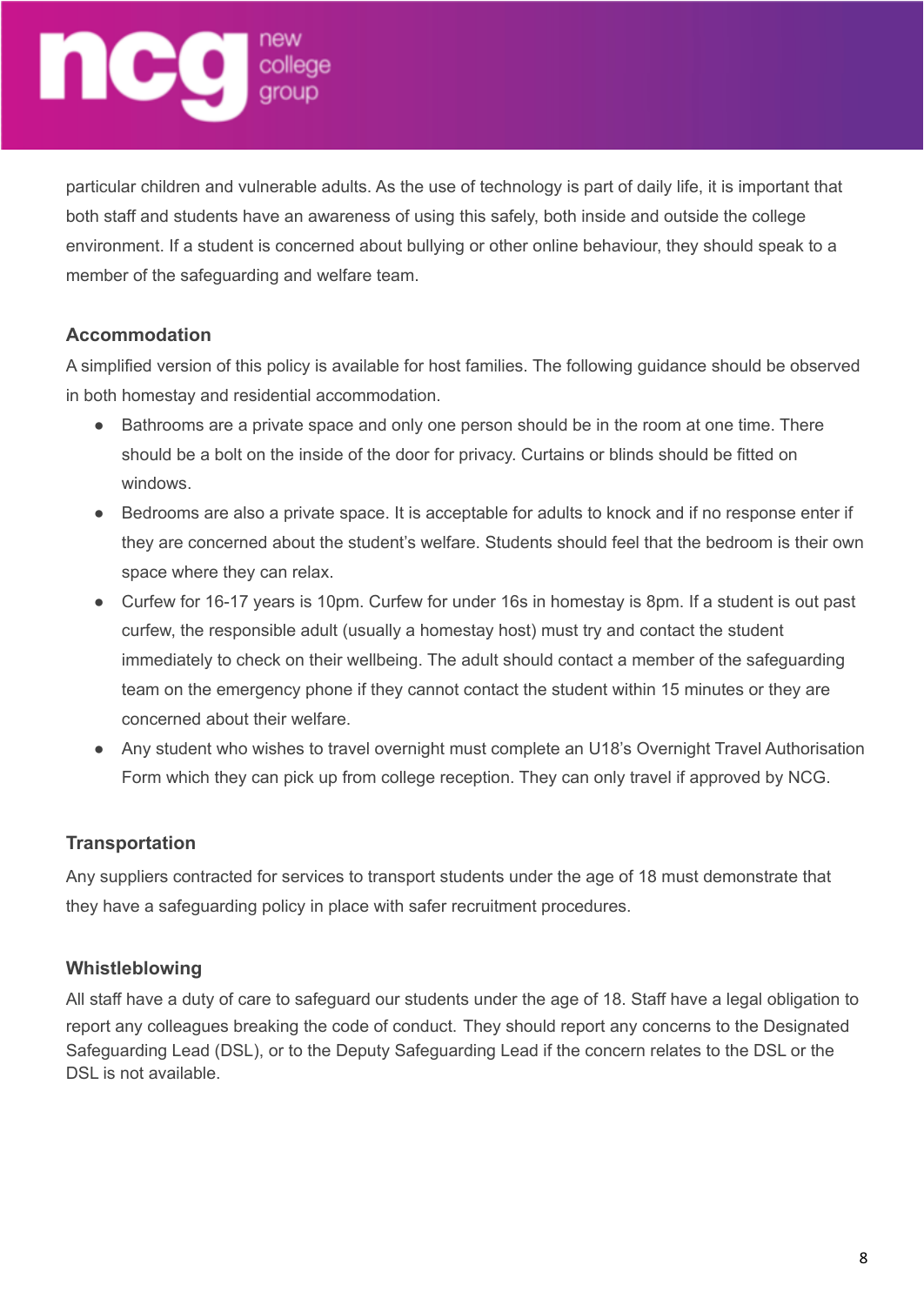

# 3) **Child Protection**

NCG has a duty of care for all students under the age of 18 studying at the college. All adults have a responsibility to report any concerns they have to a member of the safeguarding team. At least one of the key people is available at all times, 24/7.

# **Signs of Abuse**

Staff should be aware that the following could be signs that a child is at risk of, or is being abused and they should report these immediately to the Safeguarding Team. As the signs may apply to different forms of abuse, they have not been related to any particular type, but noticing any should be immediate cause for concern. The list is not exhaustive, and if any staff have concerns, they should follow the reporting procedures.

#### **Physical Signs**

- Frequent physical injuries such as, bruising, fractures, burns, cuts
- Weight loss or weight gain: changes in appetite
- Poor personal hygiene
- Changes in style of dress or appearance

## **Psychological & Behavioural Signs**

- Sudden changes in behaviour or personality: becoming withdrawn, anxious, depressed, extroverted, sexually inappropriate or aggressive
- Avoiding contact with others, especially members of the opposite sex
- Signs of alcohol or drug misuse
- Sudden poor attendance or participation in lessons
- Being unusually tired or frequently sick
- Not wanting to return home
- Expressing extreme views or opinions

## **Specific Areas**

In addition to the types of abuse mentioned above, four other specific types of abuse that staff must be aware of are Child Sexual Exploitation (CSE) and Female Genital Mutilation (FGM), Peer-on-Peer Abuse (which includes bullying, cyberbullying, sexual violence and sexual harassment), and Honour-based Violence (HBV).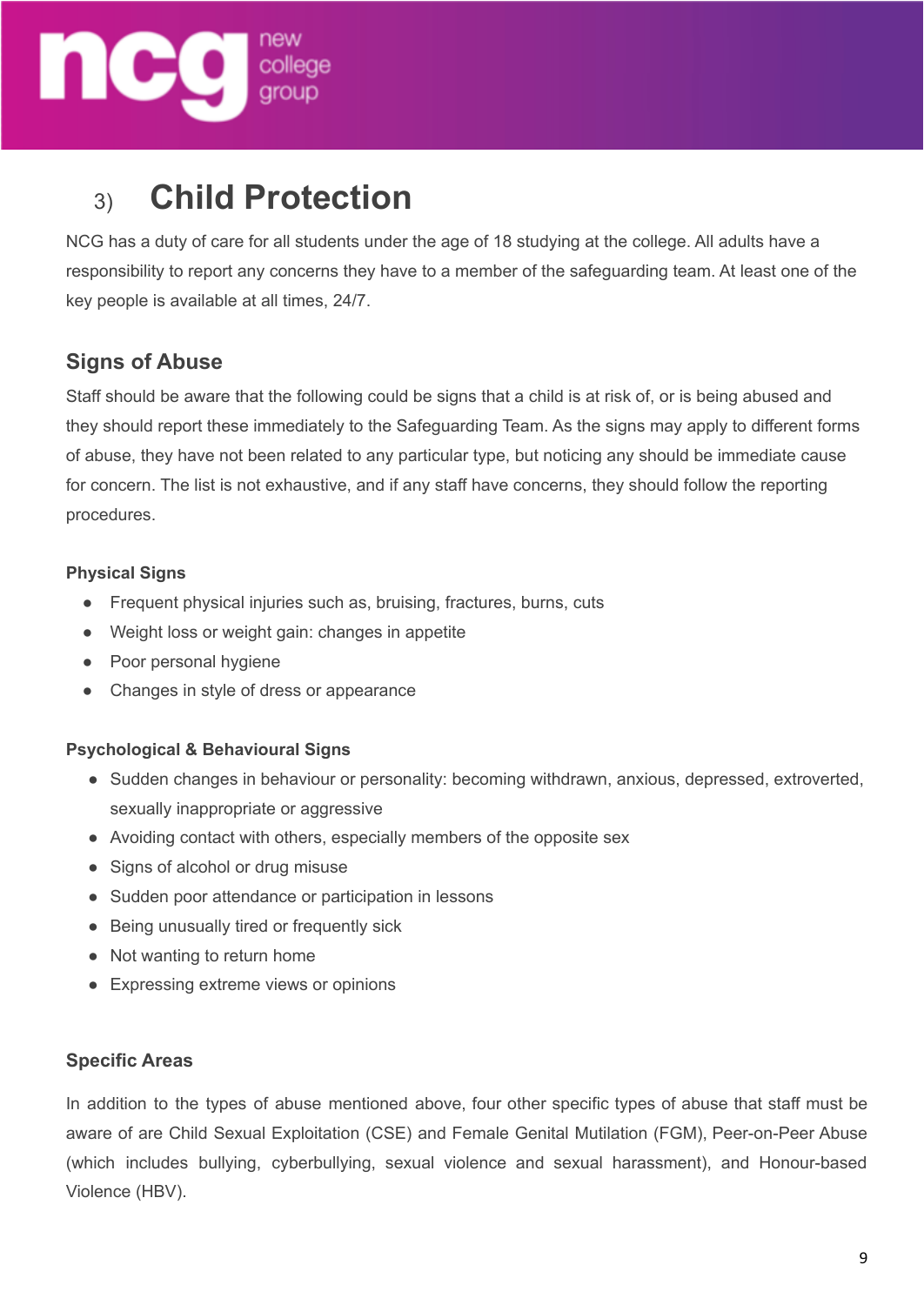# new<br>college<br>aroup

#### **Child Sexual Exploitation**

This is a form of sexual abuse where under-18s are exploited to engage in sexual activity in return for money, gifts, drugs, affection or status. CSE does not always involve physical contact as it can happen online or involve pressure from peers or cyber bullying.

#### *Signs to look for in under-18s include:*

- Having a much older boyfriend / girlfriend
- Appearing with unexplained gifts or new possessions
- Associating with others involved in exploitation
- Misusing drugs or alcohol
- Being absent from school, going missing or regularly returning late.

#### **Female Genital Mutilation (FGM)**

This is a practice that can cause severe and long-lasting damage to physical and mental health. It is carried out for religious, social or cultural reasons, however there are no medical reasons for carrying it out. It is a criminal offence if done in the UK. Staff should be aware that a person who has suffered FGM may ask for help without being explicit about the problem due to embarrassment or fear. Any causes for concern are to be reported to the DSL. Any suspected case of FGM must be reported to the police.

#### **Peer-on-Peer Abuse**

It should be remembered that abuse does not only come from adults, but can come from other children. Peer-on-peer abuse can include bullying (including cyberbullying), sexual violence and sexual harassment.

#### *Cyber-bullying*

Cyberbullying is bullying that takes place over digital devices such as mobile phones, computers, and tablets. It can occur through text, and apps, or online in social media, forums, or gaming where people can view, participate in, or share content. Cyberbullying includes sending, posting, or sharing negative, harmful, false, or mean content about someone else causing embarrassment or humiliation. Some cyberbullying crosses the line into unlawful or criminal behaviour.

The most common places where cyberbullying occurs are:

- Social Media, such as Facebook, Instagram, Snapchat, and Twitter
- SMS (Short Message Service) also known as Text Message sent through devices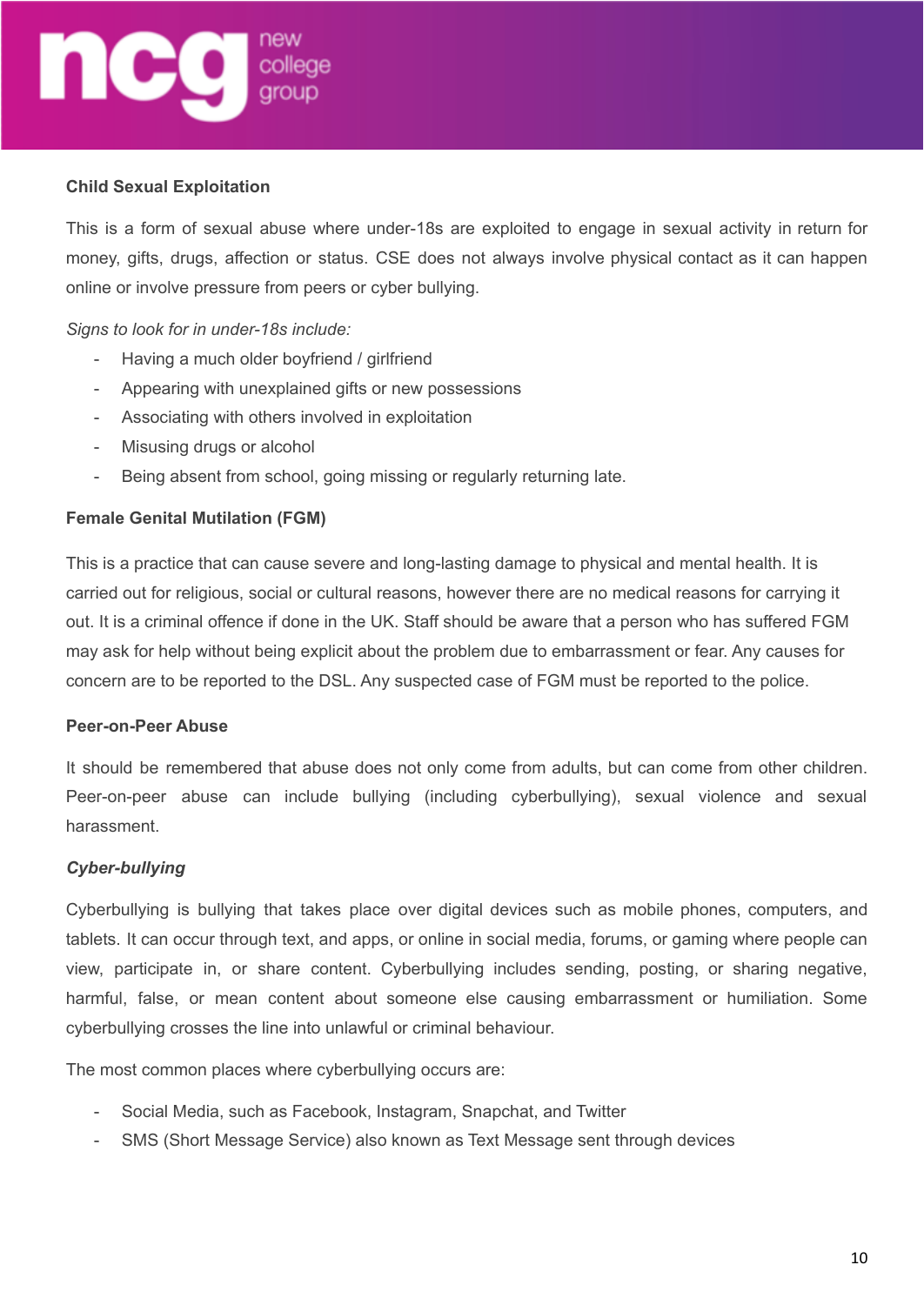

- Instant Message (via devices, email provider services, apps, and social media messaging features)
- **Email**

*Signs to look out for in under-18s include:*

- Appearing nervous when receiving a text, instant message or email;
- Unwillingness to share information about online activity;
- Unexplained anger or depression, especially after going online;
- Abruptly shutting off or walking away from a computer or mobile device mid-use.

#### *Sexual violence and sexual harassment*

Sexual violence is defined as any sexual act or attempt to obtain a sexual act by violence or coercion, acts to traffic a person or acts directed against a person's sexuality, regardless of the relationship to the victim. Sexual harassment is unwanted conduct of a sexual nature that can occur online and offline. It can include, but is not limited to:

- sexual comments, such as: telling stories, making lewd comments, making sexual remarks about clothes and appearance and calling someone sexualised names;
- sexual "jokes" or taunting;
- physical behaviour, such as: deliberately brushing against someone, inappropriate touching, interfering with someone's clothes, upskirting and displaying pictures, photos or drawings of a sexual nature; and
- online sexual harassment.

This may be standalone, or part of a wider pattern of sexual harassment and/or sexual violence. It may include:

- non-consensual sharing of sexual images and videos;
- sexualised online bullying;
- unwanted sexual comments and messages, including on social media; and
- sexual exploitation; coercion and threats.

Some people might try to excuse mild transgressions as a "joke" or "teenage fun". However, all forms of sexual violence are unacceptable. It should also be noted that both perpetrators and victims can be either male or female.

#### **Honour Based Violence (HBV)**

This is coercion or violence used against a person in the belief that family or tribal honour requires action. A person can be seriously injured or even killed in extreme cases. Signs to look out for include: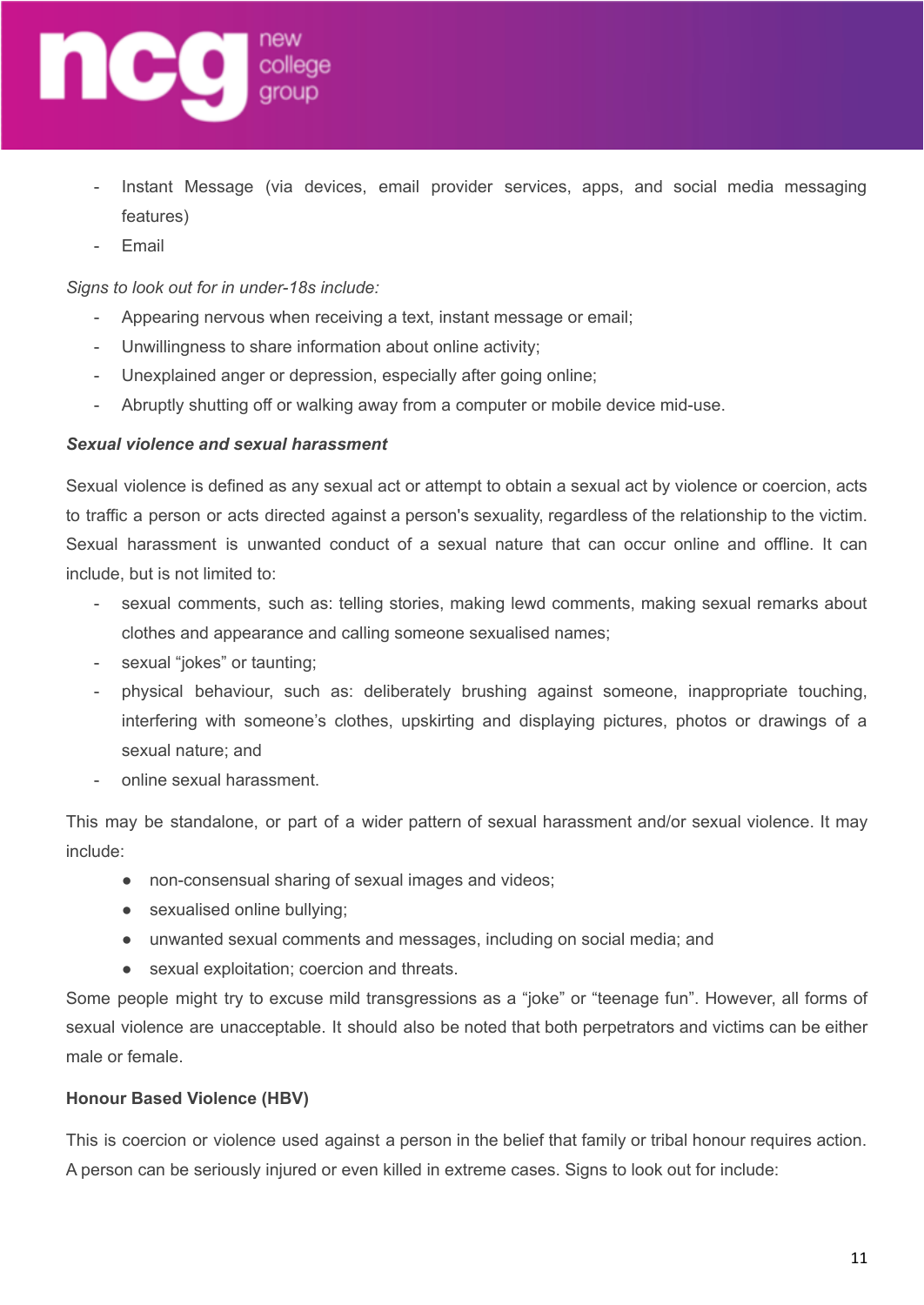

- The student being withdrawn, anxious or frightened.
- A decline in behaviour or performance.
- A family member keeping a close eye on the student.

# **Raising a Concern**

Should any person within the organisation suspect that a welfare or safeguarding issue has arisen, they must inform one of the Safeguarding Team as close to the event as possible, and no later than 24 hours after they first become concerned.

Following any reported concern, the officer informed should immediately pass on these concerns to their counterparts so that a decision can be made as to what action should be taken. In the case of a serious concern being raised, immediate risk of harm, or an allegation of abuse by a staff member or a fellow student, the LADO (Local Authority Designated Lead) and/or Police must be informed immediately. Only the Designated Lead, (or deputy in their absence), will make an external referral.

#### **Handling a Disclosure of Abuse & Ensuring Confidentiality**

If you are approached by a student wanting to talk you should:

- Always listen positively and reassure them. If you can, try and ensure a degree of privacy, but this may not always be possible.
- Do not show revulsion or distress, however distasteful the events are.
- Stay calm and controlled.
- Let the student know at once that it was not his/her fault and keep restating this.
- Reassure the student that you still care for them and that what they have said does not make you care less.
- Do not make false promises, i.e. that you will keep the abuse a secret or that the police will not be involved. Do not promise confidentiality.
- Make them aware that disclosure will be reported to only those that need to know and can help.
- Do not question the student; try to limit your involvement to listening. A child can be interviewed only once.

It is imperative that what is said, is documented as accurately as possible, and that leading questions are not used as these may render the documentation inadmissible should legal action be taken. By leading questions, we mean direct questions that are asking if someone did something specific.

For example: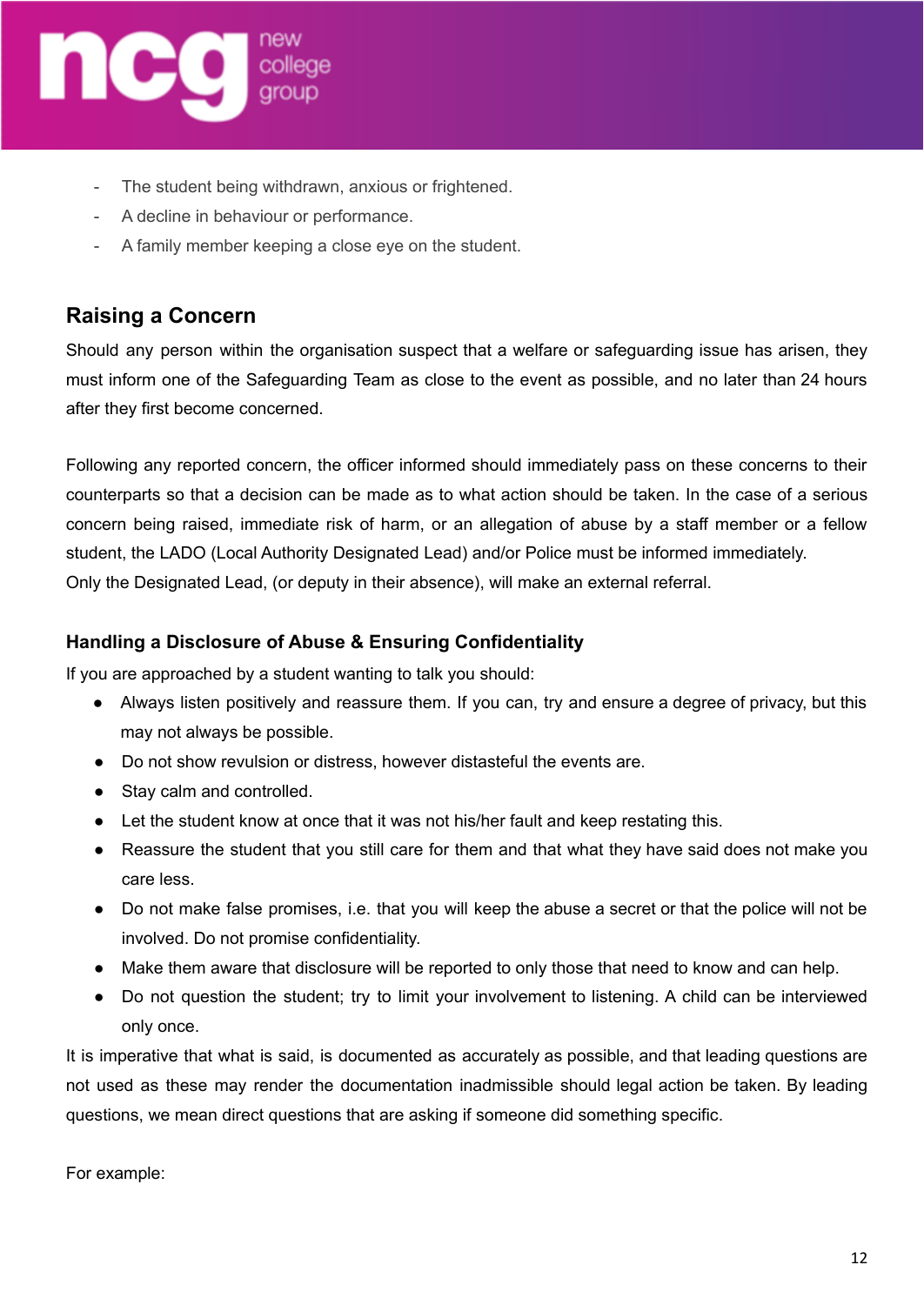

*Did X touch you here? Did you feel upset?* Instead, ask open questions like: C*an you tell me what happened? How did this make you feel?*

This allows the person to tell things in their own words, without being led by another person's assumptions about what happened or might have happened. This should be documented using, as closely as possible, the words of the young person or vulnerable adult. This must be documented on a *Welfare/Safeguarding Record of Concern Form*; available on the N-Drive in Shared Documents folder then going to Forms/Compliance/Safeguarding. The completed form should be emailed to the Designated Lead and will be stored on the N-Drive in the Safeguarding Folder and filed in a separate folder named with the student ID: this is only accessible to the Safeguarding Team.

#### **Investigating a Concern**

Once it has been established that there is a safeguarding or welfare issue, the following actions should be taken. The persons involved should be contacted, and if necessary removed from an unsafe situation immediately. A meeting between the student concerned and one of the Safeguarding & Welfare Team should take place within 24 hours of it being reported. The student's parents will be contacted by a member of the team to inform them of the situation.

#### **Support Following a Concern**

Once it has been established that there is a safeguarding or welfare issue, the following actions should be taken. The student and their family should be offered immediate and then regular support by a member of the team. If the support required is outside the college's remit, support from external agencies will be sought. The officer involved will act as a point of contact for the student, their family and any outside support agencies that the student has been referred to.

#### **Handling Allegations against Staff & Students**

Any staff who have concerns about a colleague, or a student, being a perpetrator of abuse must report them to the Designated Lead. The reporting member of staff will be protected as a whistle blower and should not feel concerned about making an allegation. Confidentiality must be maintained at all times. Any breach of this could result in disciplinary action.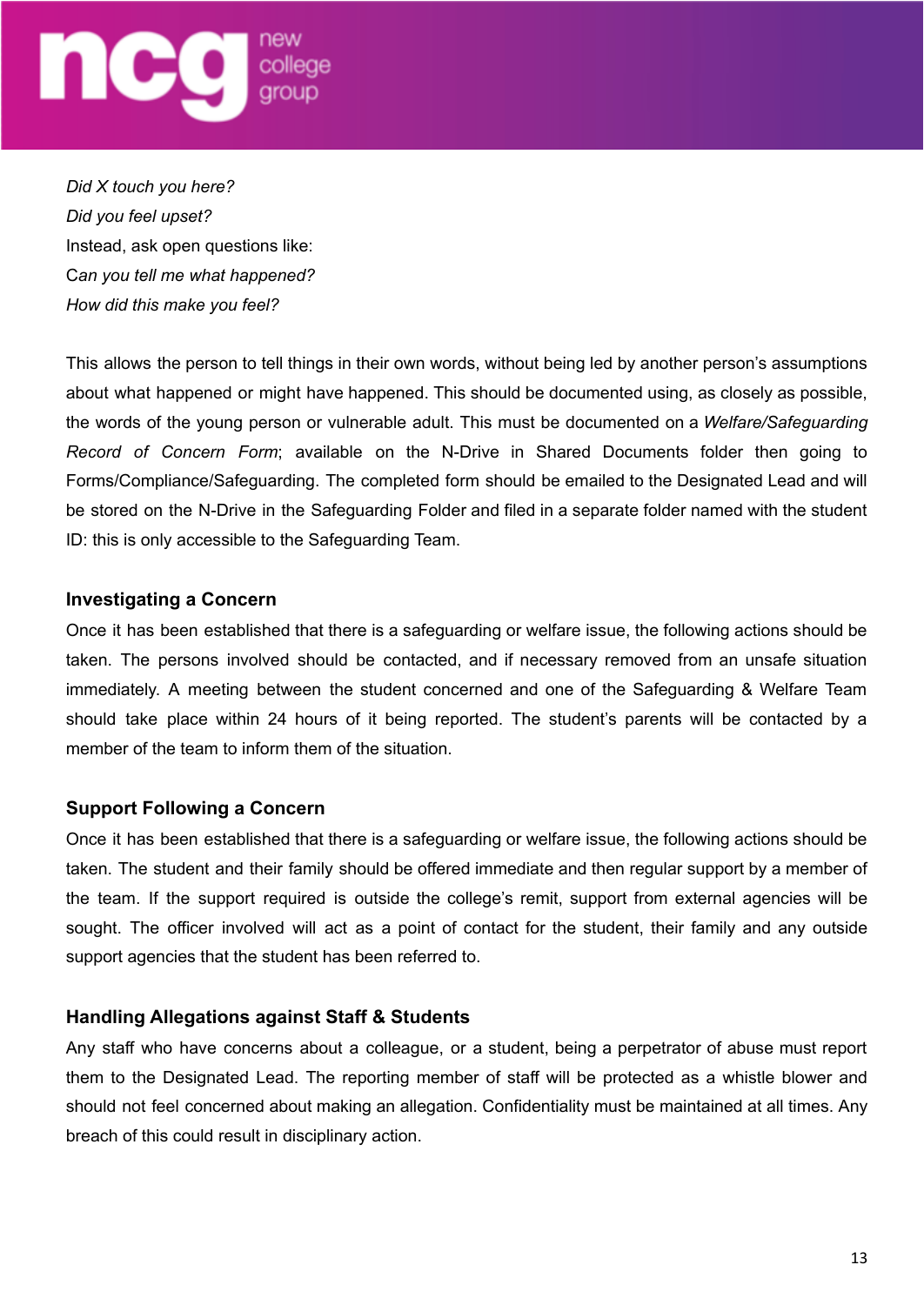#### **Initial Response**

In cases where a member of staff or another student has been accused of some form of abuse, the utmost should be done to keep this allegation confidential until it has been fully investigated. Upon receipt of a *Record of Concern Form*, naming a staff member or a student as a possible abuser, the Designated Lead will contact the LADO immediately. Two possible courses of action may be taken following consultation with the LADO, and in line with their recommendations.

- 1. The member of staff, or student, will be removed from the college until an investigation has been completed. In the case of staff, this will be done in accordance with the College's Disciplinary Procedures (See Staff Handbook).
- 2. The member of staff, or student, will be allowed to remain at the college, but restrictions will be put in place. For example, a student will be placed in another class, where possible at a different time of day. They will have no contact with the alleged victim and must be supervised during all breaks. The staff member will not engage in any duties that could put them in contact with the alleged victim, their working hours arranged so as to minimise any casual encounter, and possibly work under supervision.

#### **During an Investigation**

Whilst an investigation is being carried out, support will be offered to any person against whom an allegation has been made. If the allegation is against a student, they will be supported internally by a member of the Safeguarding Team, and external support will be signposted. Where a staff member has been accused, they will be referred to the HR Coordinator, who will arrange for them to receive support.

#### **Following an Investigation**

If the allegation is proved to be true, the member of staff or student will be removed permanently from the college. In the case of a visa student their embassy and UKVI will be informed of the offence immediately. In the case of a staff member, the DBS will be informed, as per the law.

If the allegations are proved to be unfounded, this will be clearly documented on the records. All records will be kept, as per Government recommendations, in a password protected folder.

Summaries of the Safeguarding procedures can be seen on the following pages. All procedures are in line with those recommended by:

Manchester Safeguarding Partnership ([https://www.manchestersafeguardingpartnership.co.uk/\)](https://www.manchestersafeguardingpartnership.co.uk/) Liverpool Safeguarding Children Partnership (<https://liverpoolscb.org.uk/scp>)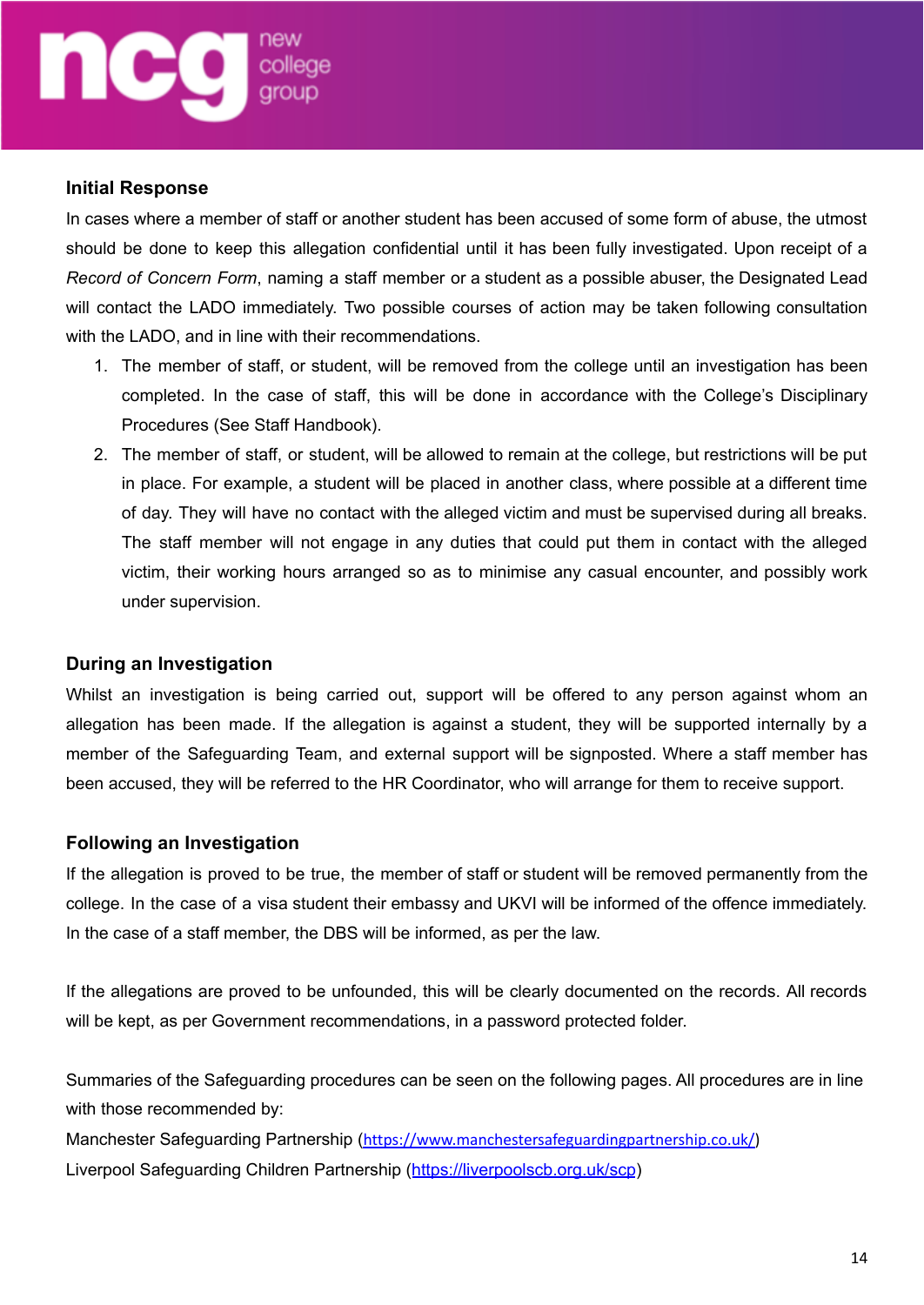

# **4) Training**

All staff must complete basic safeguarding training (level 1). This can be NCG developed safeguarding training online or by qualified staff face to face. Alternatively, online training developed by the British Council is available. The British Council training can be found here:

<https://accreditation-uk.english.britishcouncil.org/>

It is the responsibility of the HR Coordinator to ensure that level 1 training is completed by all staff.

It is recommended that our homestay hosts also complete safeguarding training, which is the responsibility of the accommodation team.

All staff involved in accommodation or student welfare need to complete an advanced safeguarding course (level 2) within six months of starting with NCG. Advanced safeguarding training must be renewed every two years.

At least two staff in each centre must be trained to be the safeguarding lead (level 3). They should be in leadership positions and able to make decisions if an incident occurs. Advanced Training for Designated Lead must be renewed every two years.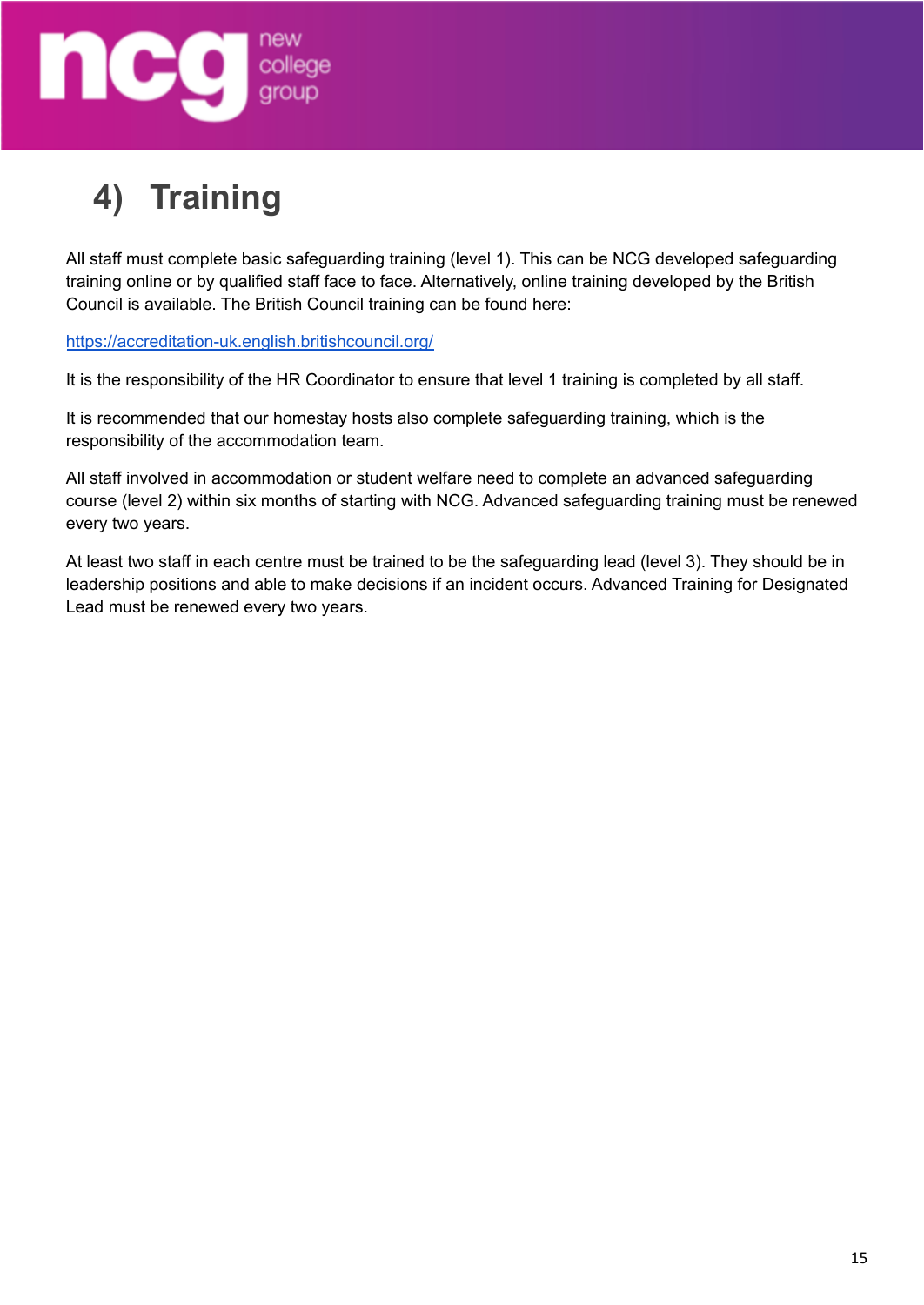

# **5) Safer Recruitment**

NCG operates rigorous recruitment practices across all departments with the aim that all its employees are safe to work with under 18s. Our recruitment practices can be found in the Safer Recruitment Policy, and information pertaining to all staff can be found on the Single Central Register; which is maintained by the Human Resources Coordinator. We also have a DBS policy and a Recruitment of Ex-offenders policy.

All job advertisements state the school's commitment to safeguarding and the promotion of student welfare for under 18s. All stakeholders are expected to share this commitment. It is made clear that a DBS check will be carried out, there should be no gaps in work or educational history that cannot be explained, and that references will be checked.

#### **Applicants informed**

All applicants are informed before their interview that we will follow up references, we require a DBS disclosure or overseas police check, all gaps in work or educational history must be accounted for, and proof of identity and qualifications will be required.

#### **Applicants awaiting DBS**

In cases where a DBS check or police check has not been returned before the applicant commences certain procedures must be put into place. When the applicant is a teacher there are several measures in place to allow the teacher to start work: the DoS monitors the room where the teacher is working at least once each lesson, the teacher is required to teach with the door open, he or she should not be alone with one or two students at any time, he or she cannot teach 1:1 or 2:1 classes to students under 18 years old.

Staff members for all positions may be able to work but cannot supervise students under 18 years old without the presence of a DBS-checked staff member until such time that the DBS is available.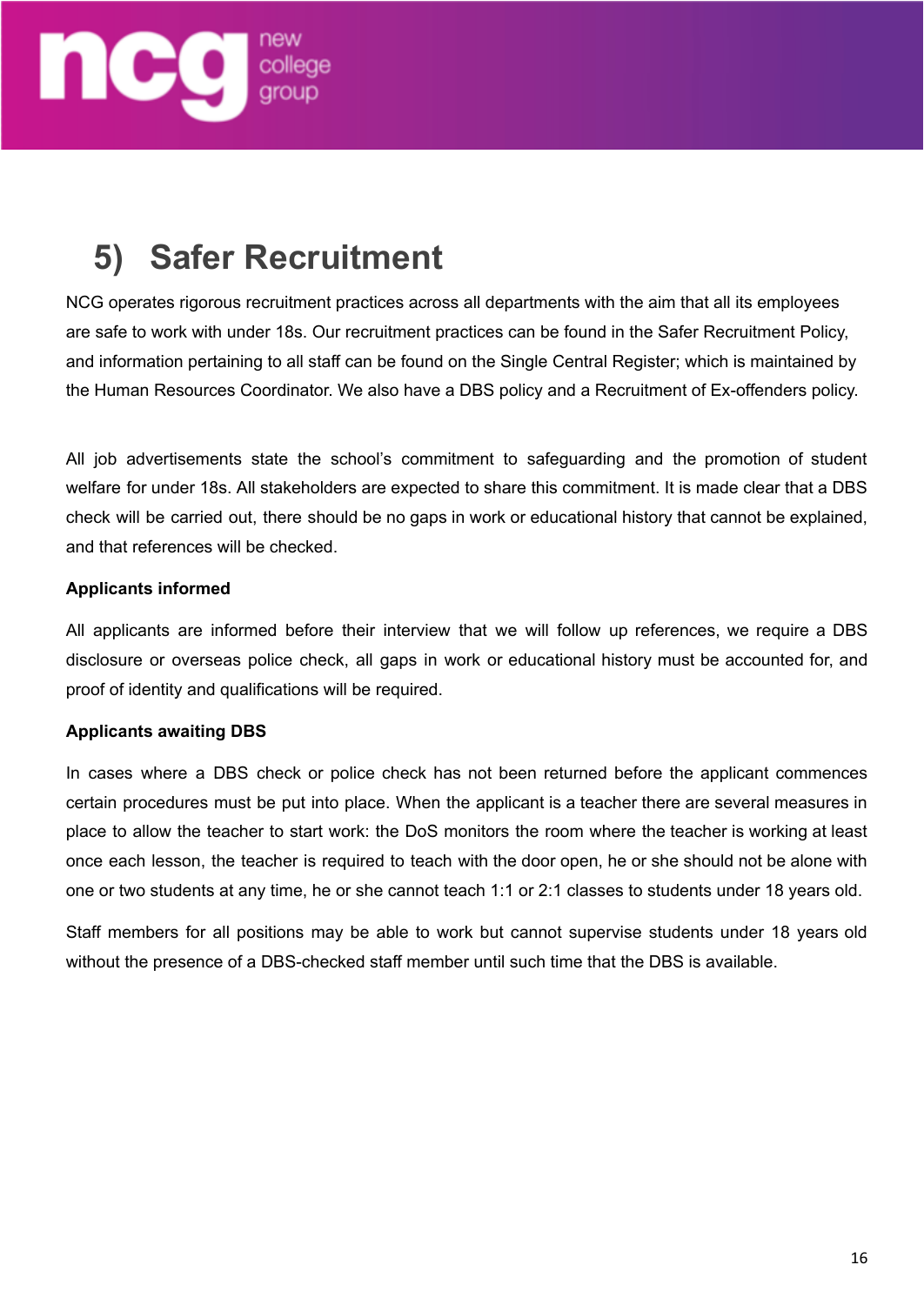

# **6) Welfare / Implementing Safeguarding**

This section of the policy details the way NCG colleges look after students under 18 and the measures in place to ensure their safety and wellbeing.

## **Pre-Arrival Information & Documentation**

The care of our students begins prior to their arrival in the UK and consists of providing them and their parents/guardians with a Student Handbook containing the following:

- Contact details for staff including the 24 hour emergency phone number
- Information about what to expect during their stay, both on and off campus.
- Details of their accommodation.
- A summary of safeguarding at NCG.
- Parental Agreement Forms which allow parents/guardians to stipulate what their child/children are or aren't allowed to do.
- Arrival information (See below for procedures).
- Information we require, such as mobile number, medical problems or dietary requirements.
- Other information about the site they are attending.

#### **Arrival**

Unless it has been previously agreed and expressly confirmed between the student's guardian and New College Group, all students will be met at the airport by a DBS checked coach/taxi driver or member of NCG staff at the Information Desk. The driver will have a sign with the group/student's name clearly stated on it. After being collected by the driver, the students are then driven to their accommodation.

#### **First Day Procedures**

Students will have an induction by a member of the NCG team, which includes information about what they need to do while they are at the college, how to keep themselves safe both on and off campus, and where they can get support during their stay. They will also be given a Student Handbook, which includes the information provided in the induction and a section on staying safe and appropriate behaviour. They will be given an identity card which has the 24 hour emergency number printed on it.

#### **Risk Assessments**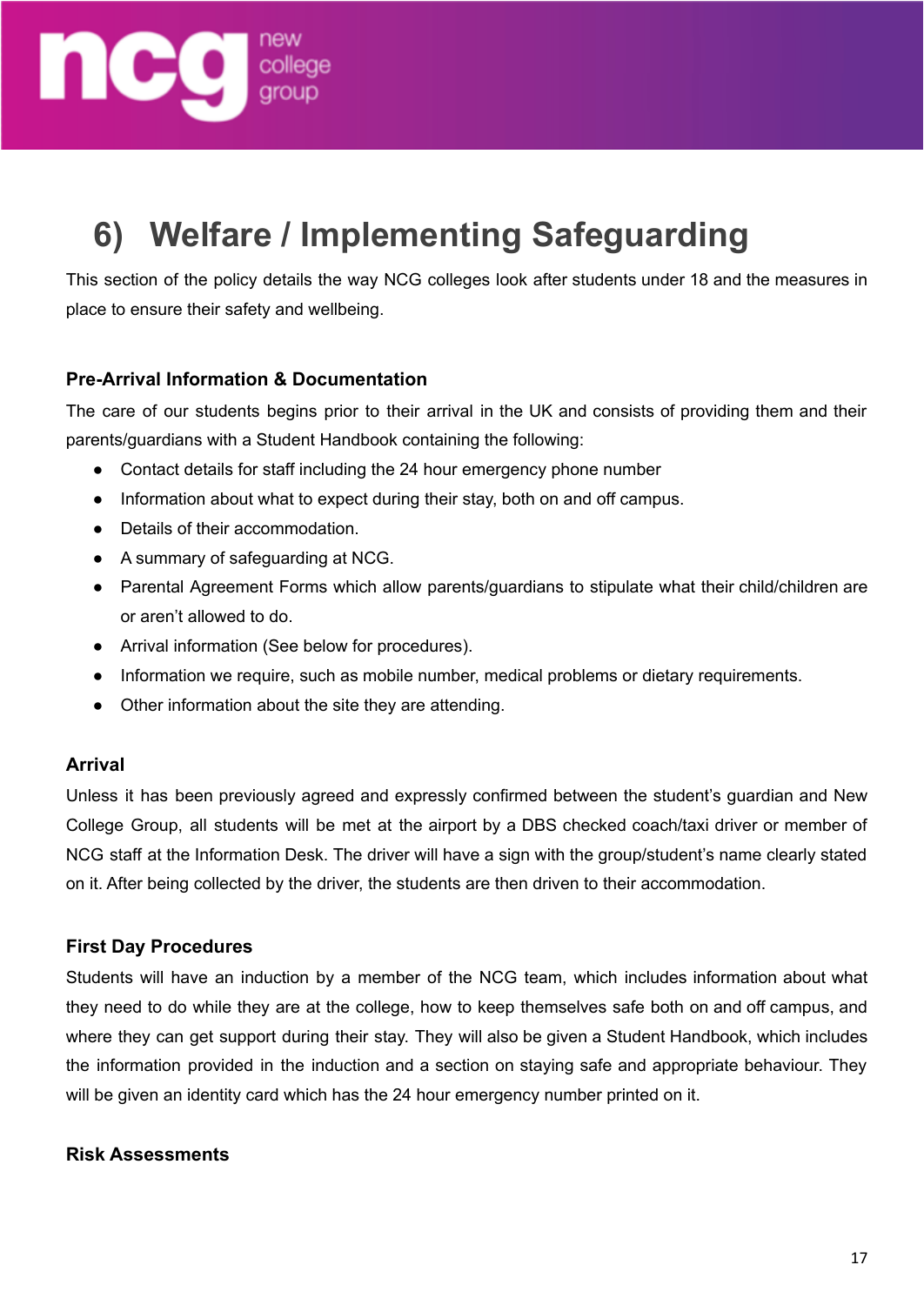# $\blacksquare$ college

Risk assessments are used to assess risk for specific activities or locations. They are used to set out preventative measures, minimising risk and promoting safety.

- All NCG activities must have a risk assessment in place and it must have been read by the activity leader. Where a generic risk assessment is used, such as a "museum visit", the risk assessment should be checked for any additions that should be added for the specific venue.
- Any buildings that will be used by under 18s, such as a residential block, should have safeguarding risk assessment in place. All staff who use the building should read the risk assessment.
- All NCG premises must have a health & safety risk assessment in place.

# **Supervision Ratios**

In residential accommodation, there will be at least 1 adult for every 15 students if there are under 16s staying there. If there are only 16-17 year olds staying there, the supervision ratio is 1:20. There should always be a minimum of two adults.

# **Supervision on Trips & Activities**

In order to balance the minimising of risk, while ensuring that students get the full benefit of being in the UK, some under 18s will be allowed unsupervised time on activities and trips depending on the results of the risk assessment and their age. The risk assessment will decide which category of risk the trip falls under:

**Class A**- The location is deemed very risky such as a visit to a major metropolitan area such as London. For class A all under 18s must be supervised throughout.

**Class B**- The location is deemed of moderate risk such as a small town/city with little pedestrian traffic, low crime and/or with which students and staff are already familiar. For class B, 16-17 year olds can be unsupervised for up to 1 hour. Younger students must be supervised throughout.

**Class C**- The location is deemed of low risk. For example, inside a museum where there is only one normal entrance/exit and CCTV throughout the building. For class C, 16-17 year olds can be unsupervised for up to 1.5 hours and 14-15 year olds can be unsupervised for up to 30 minutes. Students of 12-13 years of age, (or younger if this ever becomes applicable), can never be left unsupervised.

If a trip/activity includes a location that falls under a lower level of risk (for example they visit a museum in London) then they may be unsupervised for their time at this location for the requisite length of time. In any unsupervised time, students will be told to stay in pairs or small groups.